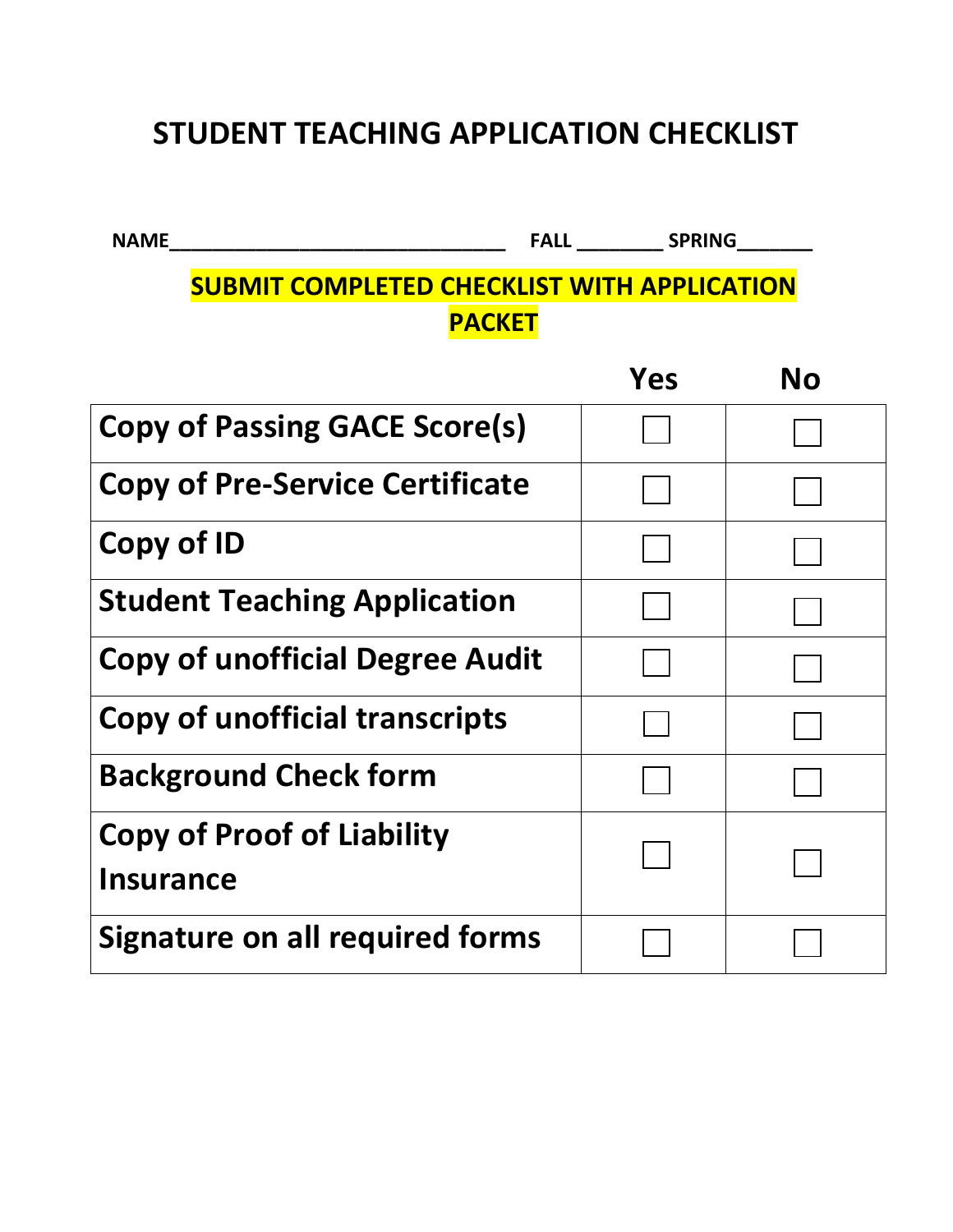#### **Albany State University APPLICATION FOR STUDENT TEACHING**

**Name:**

**RAM ID: Local Street Address:**

**City, State, Zip:** 

**Phone (include area code):**

**ASU Student Email:** 

**Program: Concentration(s):**

### **Prior Practicum Experience Placements**

| <b>Practicum 1</b> | <b>Practicum II</b> | <b>Practicum III</b> |  |
|--------------------|---------------------|----------------------|--|
| County:            | County:             | County:              |  |
| School:            | School:             | School:              |  |
| Grade/Content:     | Grade/Content:      | Grade/Content:       |  |
| Teacher:           | Teacher:            | Teacher:             |  |

**Preferred Placement:** Indicate your **preferred** city/town, grades, and subjects. Although ASU **cannot** guarantee that your preferences will be met due to state and national guidelines, we will use these as a guide in making placements.

| <b>Placement Preference</b> | <b>Preferred City/Town</b> | <b>Preferred</b><br>Grade | <b>Preferred Subject</b> |
|-----------------------------|----------------------------|---------------------------|--------------------------|
|                             |                            |                           |                          |
|                             |                            |                           |                          |
|                             |                            |                           |                          |
|                             |                            |                           |                          |

#### **All applicants should have completed the state-required background check for field experiences. If you have not, you must complete the process prior to submitting the student teaching application.**

(**ASU Main Campus Students**) If you plan to student teach away from your home campus, have you completed the Request to Student Teach Away from Home Campus Form? If not, email Dr. Carolyn Medlock.